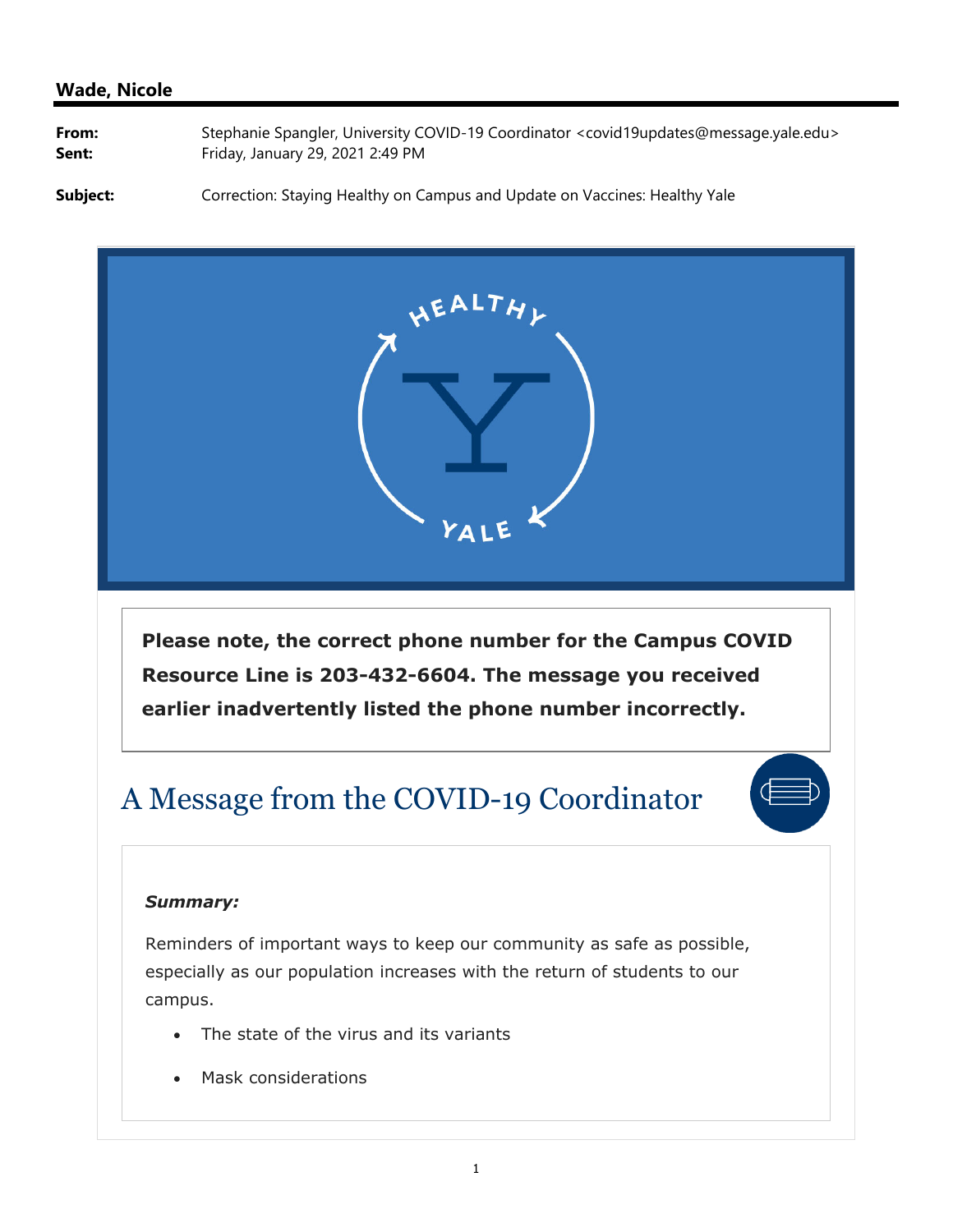- Quarantine and travel requirements
- Testing information: expanded hours and new location
- Contact tracing: the importance of participating fully
- Reminder to complete the Daily Health Check
- New training for all faculty and staff on campus this semester
- The importance of observing all health guidelines
- Latest updates on COVID-19 vaccines; Connecticut still in a limited rollout of Phase 1b

Dear Members of the Yale Community,

This week we welcome undergraduate students and many of our graduate and professional students back to campus, a new phase of a spring semester that brings both excitement and, for some, apprehension. As students travel from many areas of the country and the world, I ask everyone who will be spending time on campus to abide by the practices that helped our campus community work and study together in the fall. These include observing quarantine, adhering to testing schedules, cooperating fully with contact tracing efforts, and doing a daily health check. All of us, regardless of whether we come to campus or not, must remain vigilant about following health guidelines, especially wearing face coverings, following physical distancing protocols, and avoiding gatherings. These measures are particularly critical as COVID-19 infection rates remain high and new variants of the virus emerge. Finally, as vaccine supplies become available, I encourage all of you who are or who become eligible to join your colleagues and friends who have already accepted the invitation to be vaccinated.

#### **Keep track of the state of the virus and its variants**

At this time, the rates of COVID-19 infection in the state and in New Haven remain as high as those that led to increased alert levels and restrictions just before students left in November. More specifically, New Haven is currently one of 163 of a total of 169 towns in Connecticut that are at red alert status. It is also important to note that the state, the city, and the university community experienced increases in COVID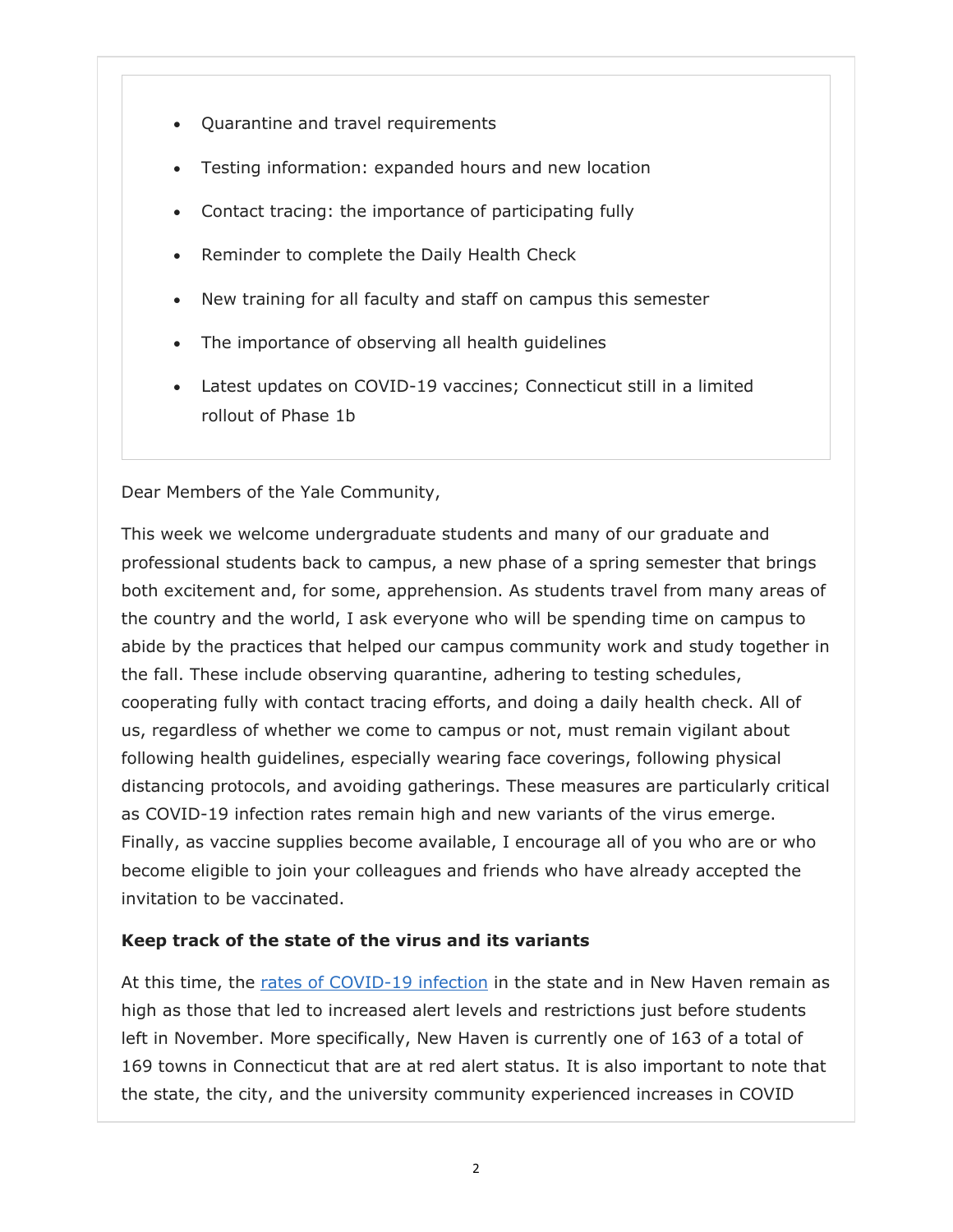cases following the December holiday period. It appears that with heightened attention to masking, distancing, and isolation and quarantine restrictions these trends may now be moderating, but the prevalence of infection remains high.

The emergence of new variants of the COVID-19 virus also requires heightened vigilance. Initial observations indicate that these variants are more easily transmitted, but not necessarily more deadly. However, additional studies are underway so that we can better understand the variants' effects on the severity of illness and the efficacy of vaccines against them. One thing is clear, however: more infections can lead to more cases of severe illness and to more opportunities for viral mutations. It is therefore more critical than ever that we follow all health and safety guidelines.

#### **Wear your mask**

In light of the news about the variants, many have asked if their masks provide adequate protection from viral transmission. While varying opinions have circulated in the media, the Centers for Disease Control (CDC) guidance on masks has not changed. The experts on our Public Health Advisory Committee closely monitor new developments regarding the virus and its variants as well as the effectiveness of preventive measures. In the meantime, CDC officials and our own experts stress that, with regard to face coverings, it is most important that you have an adequate mask, fit it properly, and wear it consistently when you have the potential for contact with individuals outside of your household or suite. These actions are intended not only to protect yourself but to reduce the possibility that you will transmit the virus to others. Additional information about masks is available at the CDC site and in this recent summary from the Washington Post. Yale's office of Environmental Health and Safety will also update its website as new information becomes available.

#### **Observe travel and arrival quarantine requirements**

Undergraduates arriving in the residential colleges this week must observe a phased quarantine, as Dean Melanie Boyd outlined in her January 14 email:

- **First 24-36 hours**: Students must stay in their residential suites until they receive a negative COVID-19 result.
- **Until February 15**: After receiving a negative arrival test, students may leave their suite as long as they have no symptoms, but must stay in their residential college except for testing, medical reasons, or emergencies.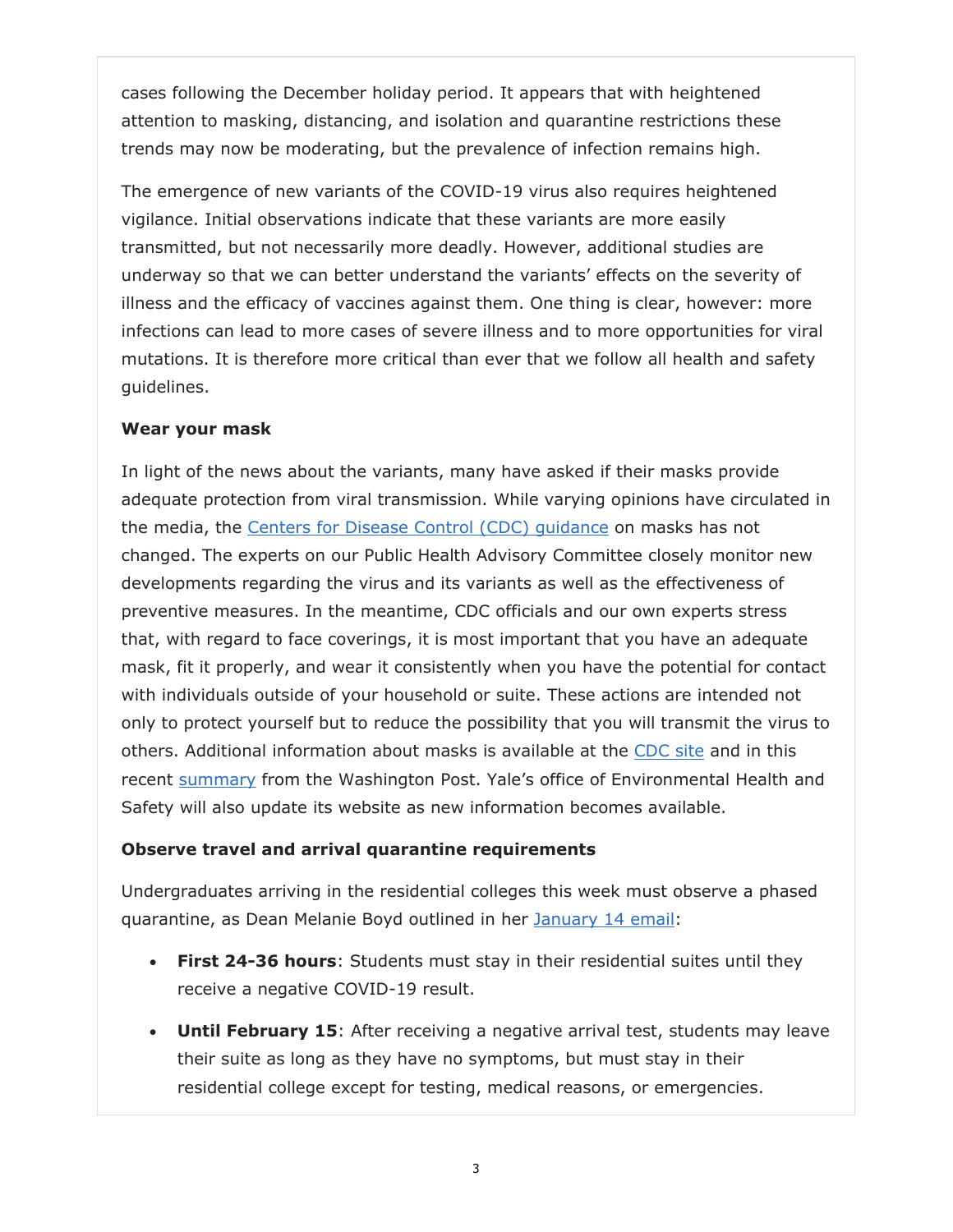**From February 15 until at least March 1**: Students may leave their residential colleges but must stay on campus; students should avoid visiting any non-campus buildings or taking walks or runs into New Haven, including its green spaces.

Undergraduates living off-campus must adhere to Yale's and Connecticut's travel restrictions, and may not enter campus buildings until February 15 or campus residential spaces until at least March 1.

Graduate and professional students must observe travel quarantine and testing requirements, as Dr. Madeline Wilson and I communicated on December 17.

All faculty and staff must adhere to Yale's and Connecticut's travel restrictions.

#### **Get regular asymptomatic testing**

Regular testing is an important tool in quickly identifying any cases of COVID-19 in our community and limiting its spread. As in the fall, undergraduates living in residence on or off campus will adhere to a twice-weekly testing schedule. Some graduate and professional students, such as residents of campus dormitories, also have testing requirements; please contact your Health and Safety Leader if you have any questions.

Free voluntary asymptomatic testing remains available to all faculty, staff, and graduate and professional students. Please do not use our asymptomatic test sites if you are feeling ill, even if symptoms are mild. Instead, contact the Campus COVID Resource Line (203-432-6604) to schedule a symptomatic test.

Beginning next week, there will be two changes in our testing program:

- The Lanman Center testing site (for both symptomatic and asymptomatic testing) will move to Rosenfeld Hall and will be open from 7:00 a.m. to noon.
- The 150 York Street and 60 Sachem Street sites will have expanded hours of 7:00 a.m. to 6:00 p.m., Monday through Friday, and 8:00 a.m. to 4:00 p.m. on Saturday.

The 150 York Street site is now open on Sundays from 8:00 a.m. to noon. Watch for further information coming soon from Dr. Madeline Wilson, the director of our testing and tracing program.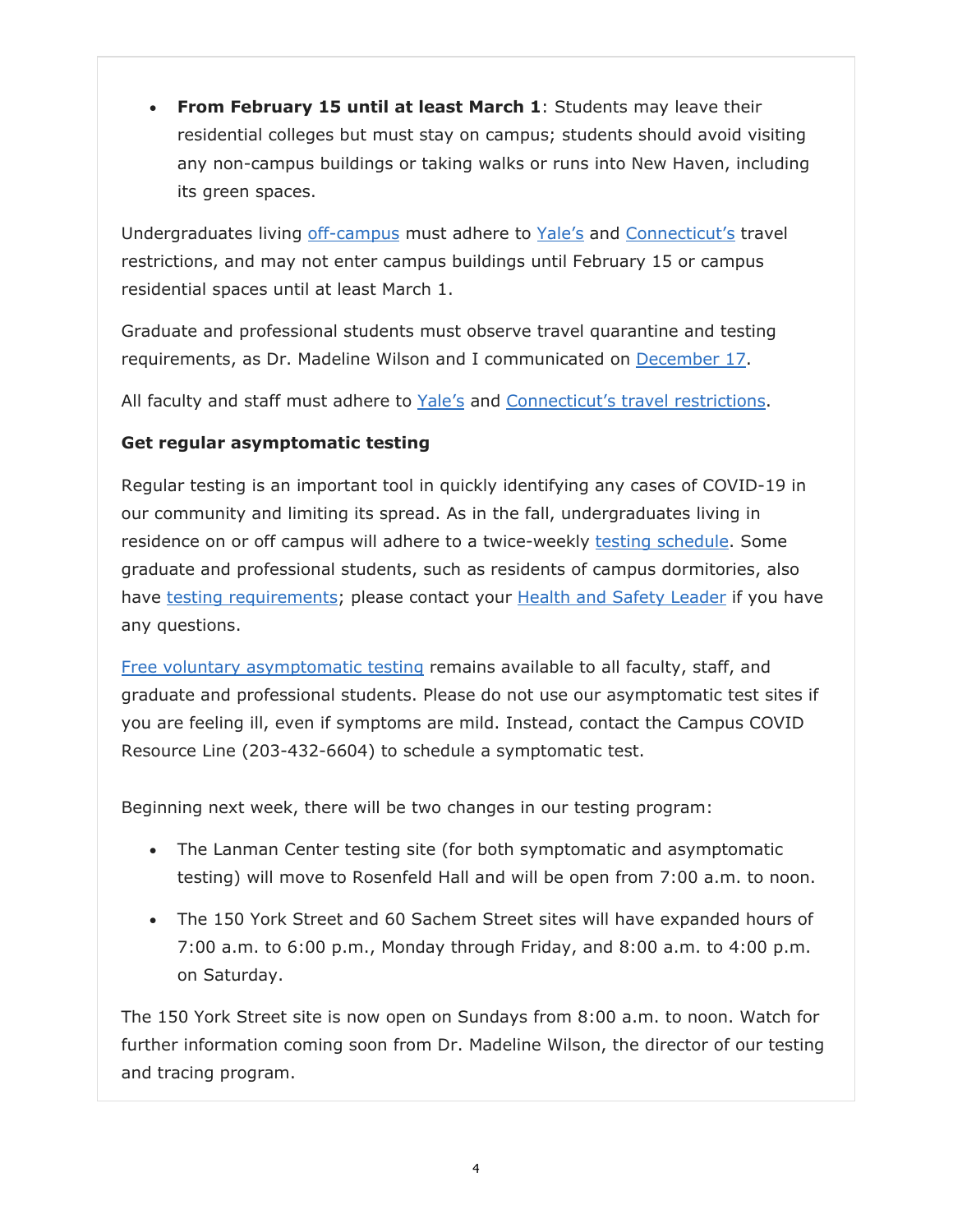#### **Participate fully in contact tracing**

Full and candid participation in Yale's Contact Tracing Program is as important as testing. The Yale Contact Tracing team notifies close contacts of any person who has tested positive and asks them to quarantine for 10 days. Important notes about this process:

- The patient's identity is never shared.
- Any information received in this process will not be used for disciplinary purposes.
- You will not be notified unless you are a
	- o **close contact** of someone who has tested positive, defined as someone who has been within 6 feet of you for an accumulated 15 minutes or more over a 24-hour period or
	- o **low-risk workplace contact**, i.e., spent a work shift or workday in an enclosed shared workspace during the infectious period but did not meet the definition of a close contact.

In addition to cooperating with the Yale Contact Tracing team, community members are encouraged to download the COVID Alert CT app, a secure program that supplements our contact tracers' efforts to identify and notify close contacts of an individual who has tested positive.

#### **Do your daily health check**

All students, faculty, and staff who will be on campus must complete the Daily Health Check. This tool helps you identify any potential symptoms of COVID-19. Most importantly, **if you feel sick, stay home**. For advice about your symptoms or your ability to return to campus, call your health care provider or the Campus COVID Resource Line (203-432-6604).

Members of the Yale community may now elect to receive Daily Health Check reminder emails to provide quick and convenient access to the tool each day.

#### **Take the updated faculty and staff training**

Faculty, staff, and students who plan to be on campus are required to complete updated training. Student training is available on Canvas. Next week, faculty and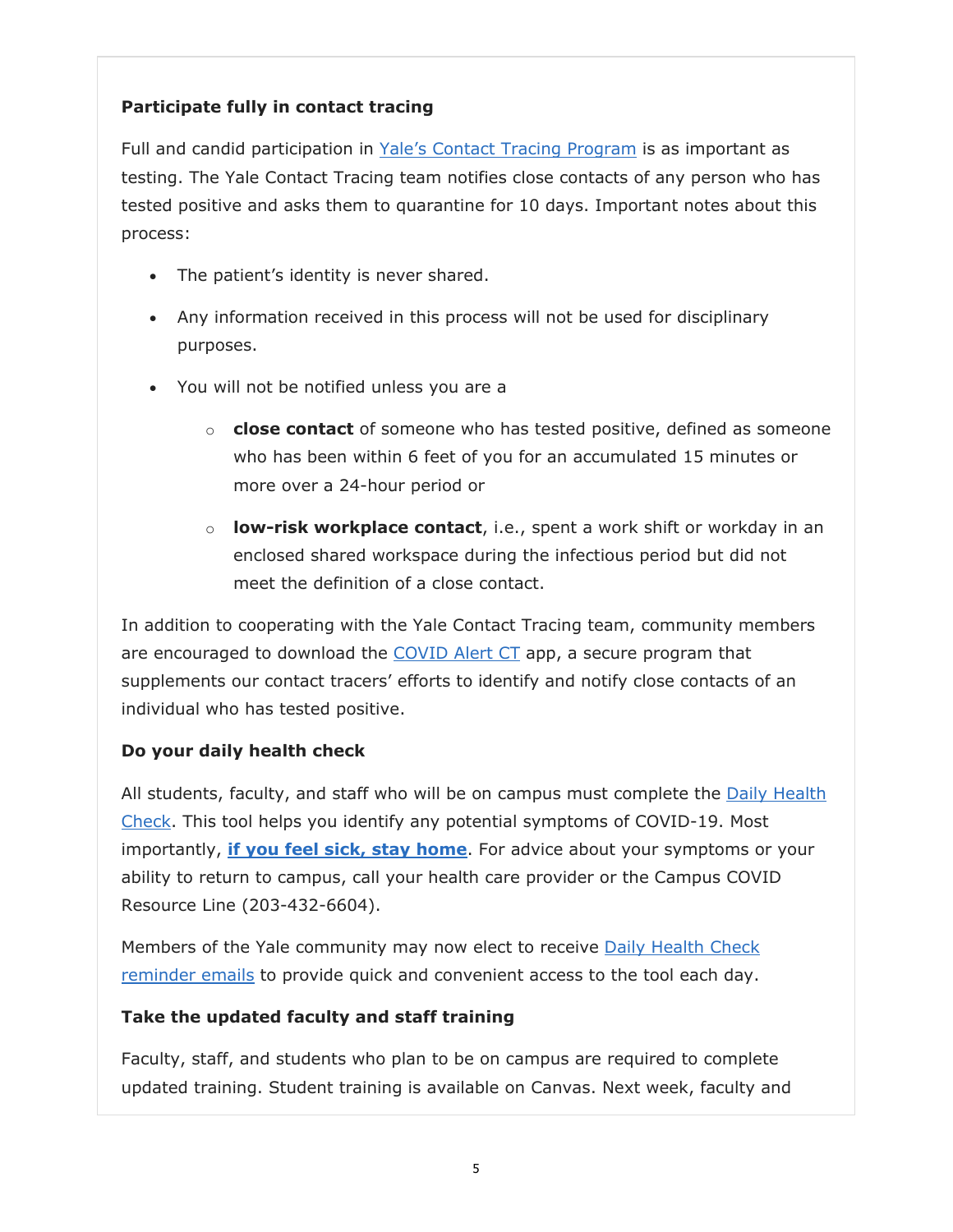staff will receive a link to their new online training program. **This training must be completed even if you completed training in the summer or fall,** as important updates have been included in the new program.

#### **Continue to follow health guidelines**

Whether you plan to be on campus or to work or study remotely, you must continue to observe health guidelines, **even if you have received the vaccine.** Wearing a face covering, maintaining physical distance, washing hands, and avoiding large gatherings, particularly indoors, are crucial measures in limiting the spread of COVID-19, particularly as we begin to see variants circulate that are more highly transmissible.

#### **Updates on the COVID-19 vaccine**

At this time, the state has continued its limited rollout of vaccine eligibility in Phase 1b. Individuals 75 years of age and older are currently eligible for vaccination in addition to the health care personnel, long term care residents and staff, and medical first responders who became eligible in Phase 1a. The state anticipates expanding eligibility to individuals between 65 and 74 years of age in the near future.

As I noted in my previous vaccine updates, the Yale COVID-19 Vaccine Program follows state requirements in issuing invitations for appointments to be vaccinated. If you have been invited and have not yet scheduled your vaccination, call the Campus COVID Resource Line at 203-432-6604 or go to your My Chart account to schedule.

It has been extraordinarily gratifying to see, in reports I receive and in my visits to the vaccination clinic at Lanman Center, how many of our colleagues and friends are taking advantage of this vital preventive measure—and the feedback on the process has been extremely positive.

Please remember that all Connecticut residents and those employed in Connecticut, when eligible for the vaccine, have multiple options available to make an appointment:

For Yale employees and Yale Health members:

**The Yale COVID-19 Vaccine Program**, which issues invitations through MyChart.

For any eligible Connecticut citizen, including employees and Yale Health members: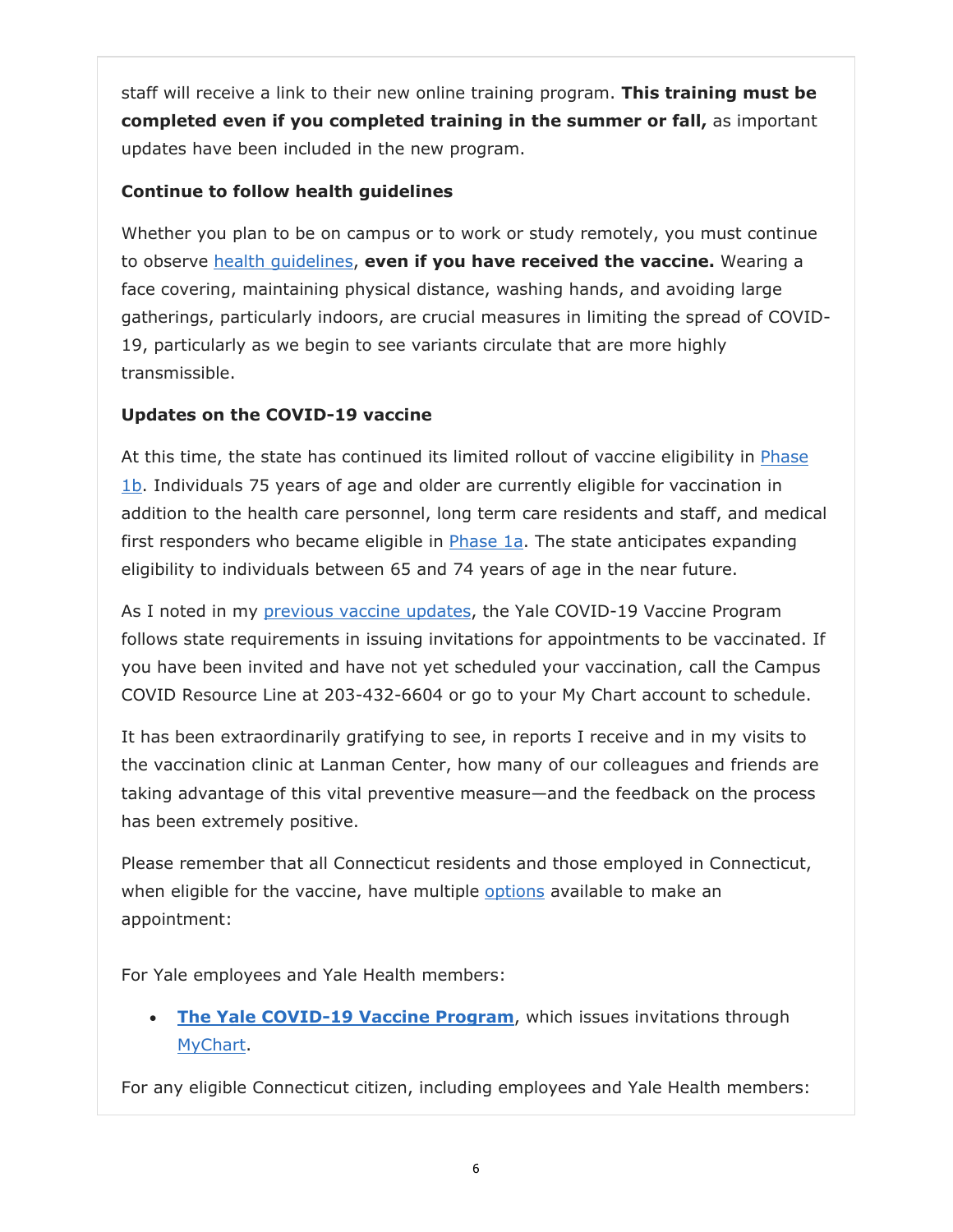- **Connecticut's Vaccine Administration Management System (VAMS)**, registration for which must be completed online; **this registration does not remove you from the Yale Program invitation list**. After registration, you will receive a follow-up email from VAMS with information about how to schedule the vaccine.
- **Hospital systems** across the state, including Yale New Haven Health (YNHH), which offer direct scheduling of appointments for eligible individuals.

**Please make only one appointment for a vaccination**; if you need to change the appointment, please cancel the existing appointment so that vaccine will be available for others.

More information about vaccines and vaccination (including Frequently Asked Questions) is available on the Yale Program website. Specific questions about the Yale Program may be directed to *yhvaccine@yale.edu* or the Campus COVID Resource Line at 203-432-6604.

Government and academic organizations, such as the CDC and the New England Journal of Medicine, also maintain informative websites.

With COVID-19 infections higher now than they were for most of the fall semester, it is more important than ever that we faithfully follow all of our health guidelines. Indeed, we are able to come together again because we have seen that these actions do make a difference on our campus and beyond. Once again, I thank you for your unfailing commitment to care for yourselves, for your friends and colleagues, and for our Yale and New Haven communities.

Sincerely,

Stephanie S. Spangler, M.D. Vice Provost for Health Affairs and Academic Integrity Clinical Professor of Obstetrics, Gynecology and Reproductive Sciences University COVID-19 Coordinator

## By the Numbers

Yale makes public vital data about the state of COVID-19 within the Yale community.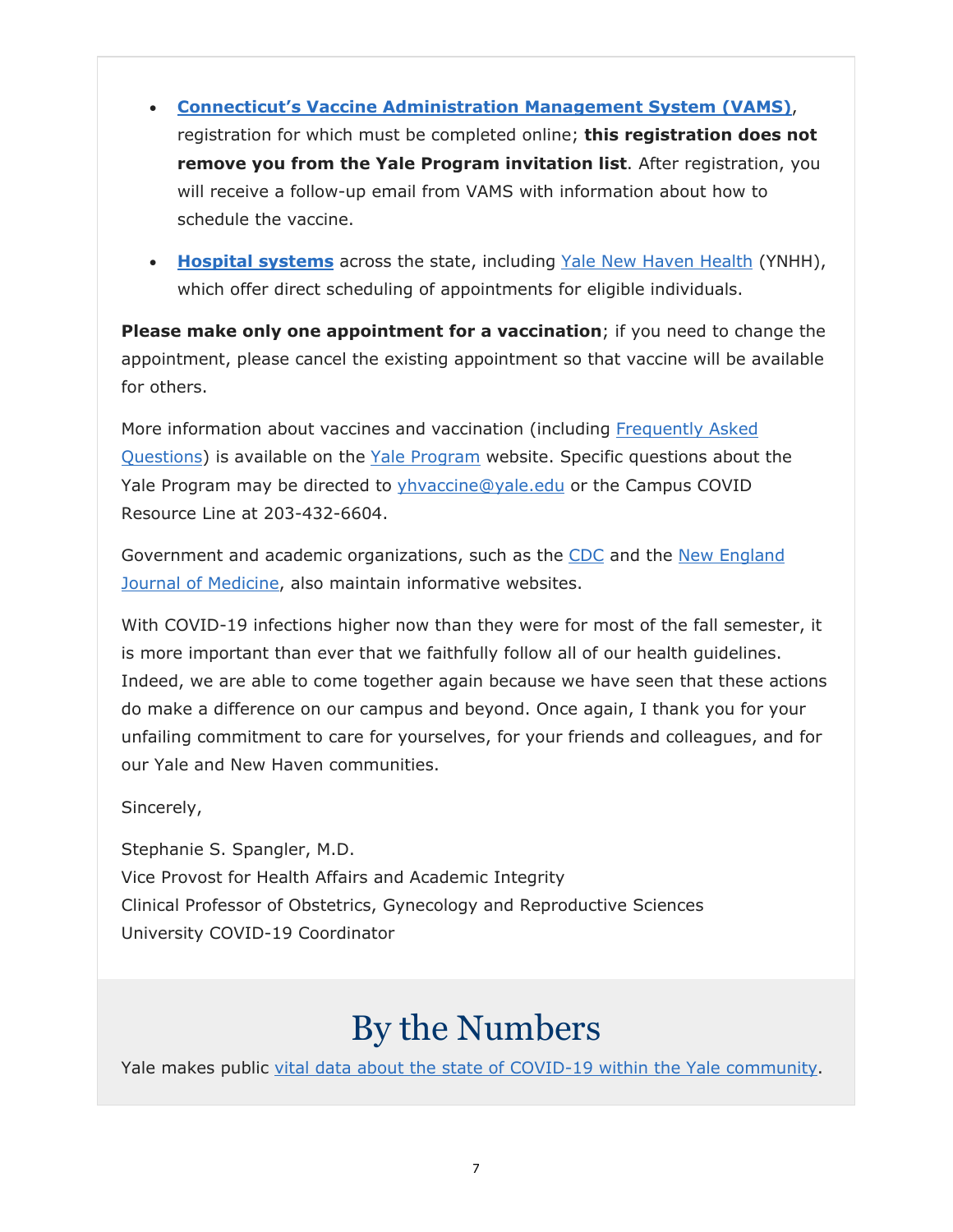|                      | <b>Most recent day's</b><br><b>results</b><br>(Jan. 26) | Last seven days results<br>(Jan. 20- 26) | <b>Results since Jan. 1</b><br>(through Jan. 26) | <b>Results from</b><br><b>Aug. 1 to Dec. 31</b> |
|----------------------|---------------------------------------------------------|------------------------------------------|--------------------------------------------------|-------------------------------------------------|
| <b>Students</b>      | 6                                                       | 16                                       | 53                                               | 192                                             |
| <b>Faculty/Staff</b> |                                                         | 13                                       | 91                                               | 209                                             |
| <b>Total</b>         |                                                         | 29                                       | 144                                              | 401                                             |

#### \*COVID-19 Positive Cases at Yale - Data updated January 28, 2021.

\*Data reflects results from Yale's asymptomatic testing program for students (both undergraduate and graduate/professional), faculty, and staff, along with tests of symptomatic students.

If you have questions at any time, please contact the COVID-19 Campus Resource Line, which is staffed by health care professionals at 203-432-6604 or 866-924-9253. Available seven days a week, 8:00 a.m. – 8:00 p.m.



"One thing that the COVID pandemic has done is really to shed a tremendous amount of light on the importance of the need for vaccines more broadly as an important tool for preventing disease and improving health."

#### **- Linda Niccolai, Ph.D., Sc.M.,**

Yale epidemiology professor, at the Dean's Workshop "Vaccine Initiatives at Yale."